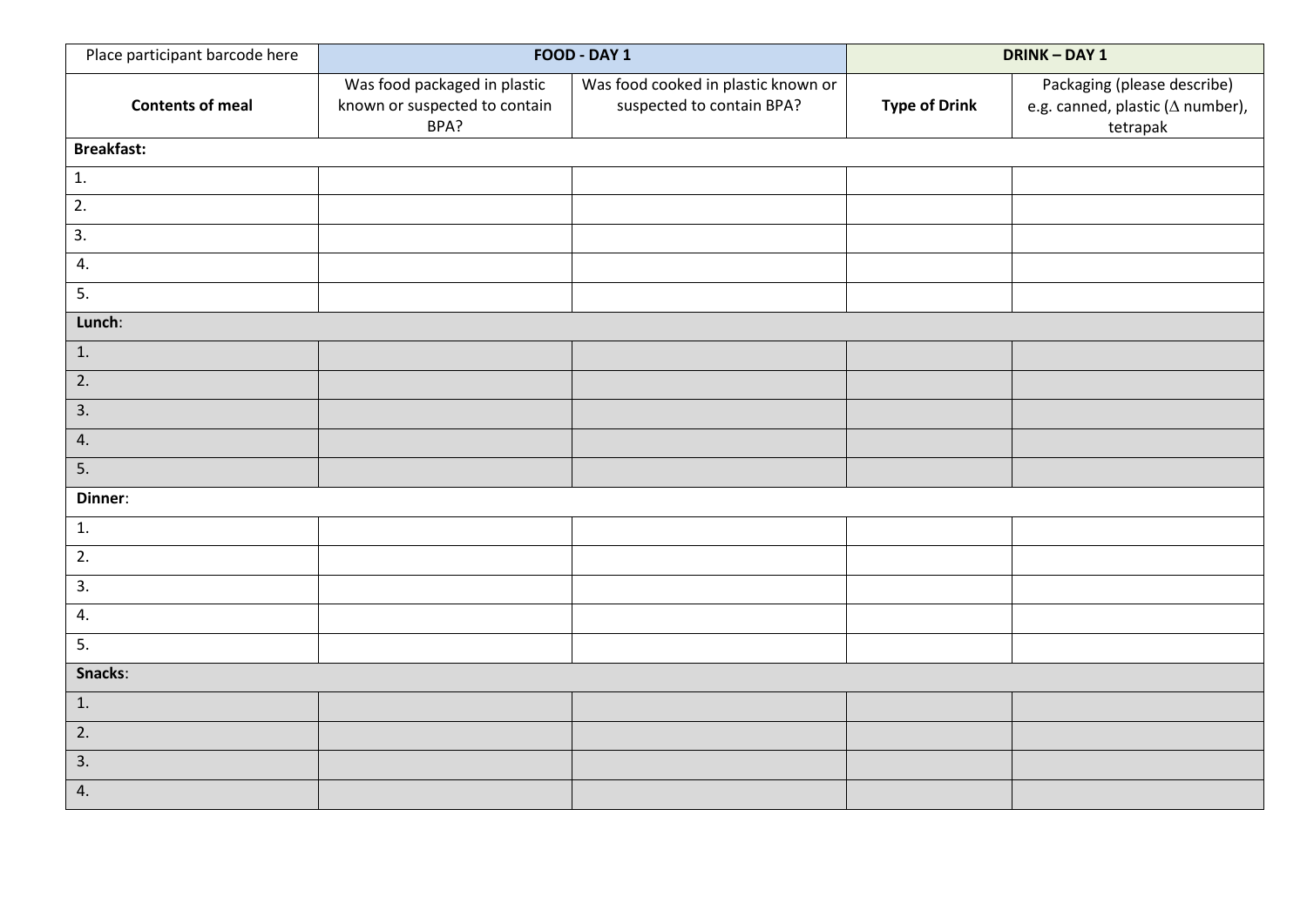| Place participant barcode here |                                                                       | FOOD - DAY 2                                                     | <b>DRINK-DAY 2</b>   |                                                                                     |  |
|--------------------------------|-----------------------------------------------------------------------|------------------------------------------------------------------|----------------------|-------------------------------------------------------------------------------------|--|
| <b>Contents of meal</b>        | Was food packaged in plastic<br>known or suspected to contain<br>BPA? | Was food cooked in plastic known or<br>suspected to contain BPA? | <b>Type of Drink</b> | Packaging (please describe)<br>e.g. canned, plastic ( $\Delta$ number),<br>tetrapak |  |
| <b>Breakfast:</b>              |                                                                       |                                                                  |                      |                                                                                     |  |
| $\mathbf{1}$ .                 |                                                                       |                                                                  |                      |                                                                                     |  |
| $\overline{2}$ .               |                                                                       |                                                                  |                      |                                                                                     |  |
| $\overline{3}$ .               |                                                                       |                                                                  |                      |                                                                                     |  |
| 4.                             |                                                                       |                                                                  |                      |                                                                                     |  |
| 5.                             |                                                                       |                                                                  |                      |                                                                                     |  |
| Lunch:                         |                                                                       |                                                                  |                      |                                                                                     |  |
| 1.                             |                                                                       |                                                                  |                      |                                                                                     |  |
| 2.                             |                                                                       |                                                                  |                      |                                                                                     |  |
| 3.                             |                                                                       |                                                                  |                      |                                                                                     |  |
| 4.                             |                                                                       |                                                                  |                      |                                                                                     |  |
| 5.                             |                                                                       |                                                                  |                      |                                                                                     |  |
| Dinner:                        |                                                                       |                                                                  |                      |                                                                                     |  |
| 1.                             |                                                                       |                                                                  |                      |                                                                                     |  |
| 2.                             |                                                                       |                                                                  |                      |                                                                                     |  |
| 3.                             |                                                                       |                                                                  |                      |                                                                                     |  |
| 4.                             |                                                                       |                                                                  |                      |                                                                                     |  |
| 5.                             |                                                                       |                                                                  |                      |                                                                                     |  |
| Snacks:                        |                                                                       |                                                                  |                      |                                                                                     |  |
| 1.                             |                                                                       |                                                                  |                      |                                                                                     |  |
| 2.                             |                                                                       |                                                                  |                      |                                                                                     |  |
| 3.                             |                                                                       |                                                                  |                      |                                                                                     |  |
| 4.                             |                                                                       |                                                                  |                      |                                                                                     |  |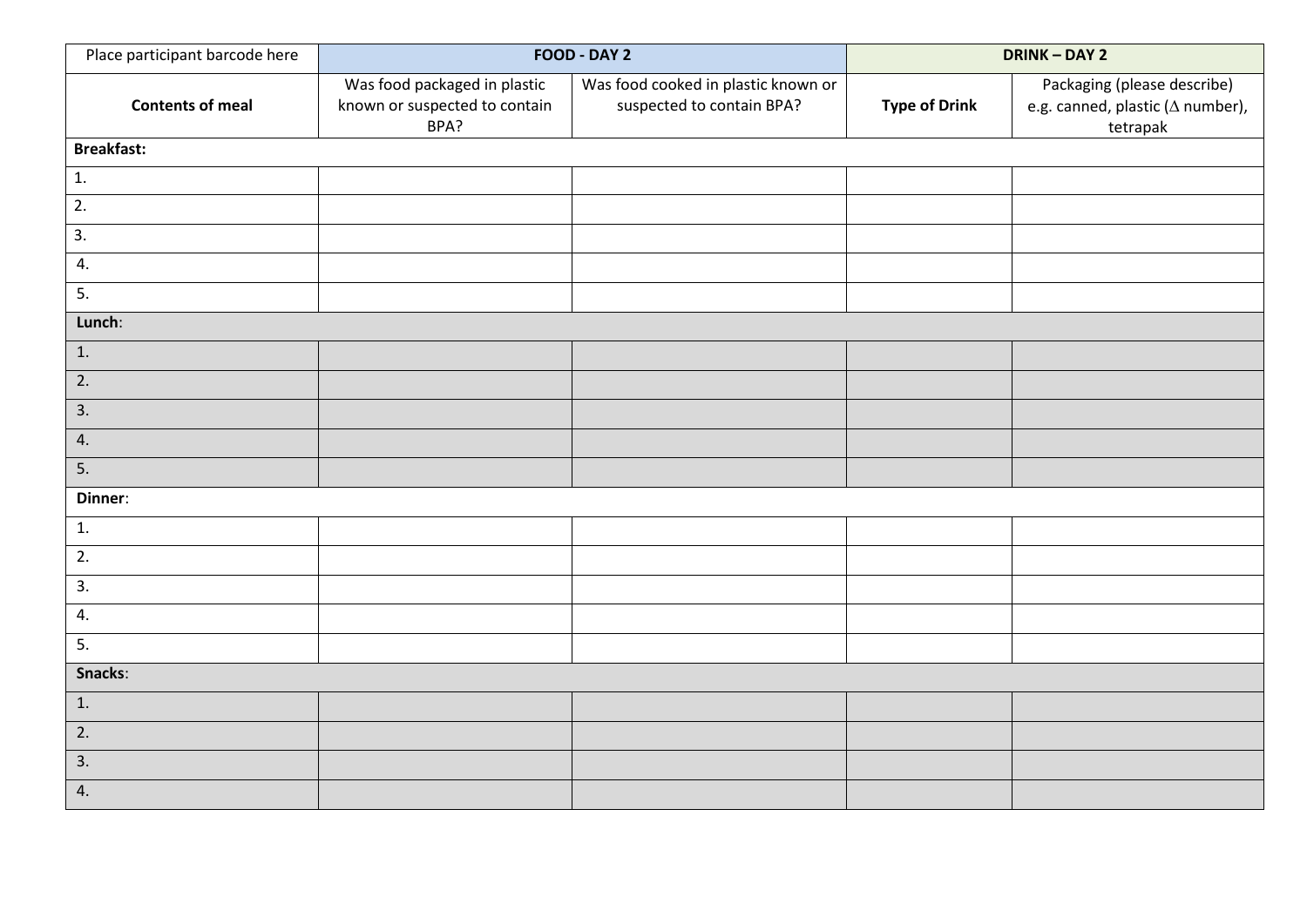| Place participant barcode here |                                                                       | FOOD - DAY 3                                                     | DRINK - DAY 3        |                                                                                     |  |
|--------------------------------|-----------------------------------------------------------------------|------------------------------------------------------------------|----------------------|-------------------------------------------------------------------------------------|--|
| <b>Contents of meal</b>        | Was food packaged in plastic<br>known or suspected to contain<br>BPA? | Was food cooked in plastic known or<br>suspected to contain BPA? | <b>Type of Drink</b> | Packaging (please describe)<br>e.g. canned, plastic ( $\Delta$ number),<br>tetrapak |  |
| <b>Breakfast:</b>              |                                                                       |                                                                  |                      |                                                                                     |  |
| 1.                             |                                                                       |                                                                  |                      |                                                                                     |  |
| $\overline{2}$ .               |                                                                       |                                                                  |                      |                                                                                     |  |
| $\overline{3}$ .               |                                                                       |                                                                  |                      |                                                                                     |  |
| 4.                             |                                                                       |                                                                  |                      |                                                                                     |  |
| 5.                             |                                                                       |                                                                  |                      |                                                                                     |  |
| Lunch:                         |                                                                       |                                                                  |                      |                                                                                     |  |
| $\boxed{1}$ .                  |                                                                       |                                                                  |                      |                                                                                     |  |
| $\overline{2}$ .               |                                                                       |                                                                  |                      |                                                                                     |  |
| 3.                             |                                                                       |                                                                  |                      |                                                                                     |  |
| 4.                             |                                                                       |                                                                  |                      |                                                                                     |  |
| 5.                             |                                                                       |                                                                  |                      |                                                                                     |  |
| Dinner:                        |                                                                       |                                                                  |                      |                                                                                     |  |
| 1.                             |                                                                       |                                                                  |                      |                                                                                     |  |
| 2.                             |                                                                       |                                                                  |                      |                                                                                     |  |
| 3.                             |                                                                       |                                                                  |                      |                                                                                     |  |
| 4.                             |                                                                       |                                                                  |                      |                                                                                     |  |
| 5.                             |                                                                       |                                                                  |                      |                                                                                     |  |
| Snacks:                        |                                                                       |                                                                  |                      |                                                                                     |  |
| 1.                             |                                                                       |                                                                  |                      |                                                                                     |  |
| 2.                             |                                                                       |                                                                  |                      |                                                                                     |  |
| 3.                             |                                                                       |                                                                  |                      |                                                                                     |  |
| 4.                             |                                                                       |                                                                  |                      |                                                                                     |  |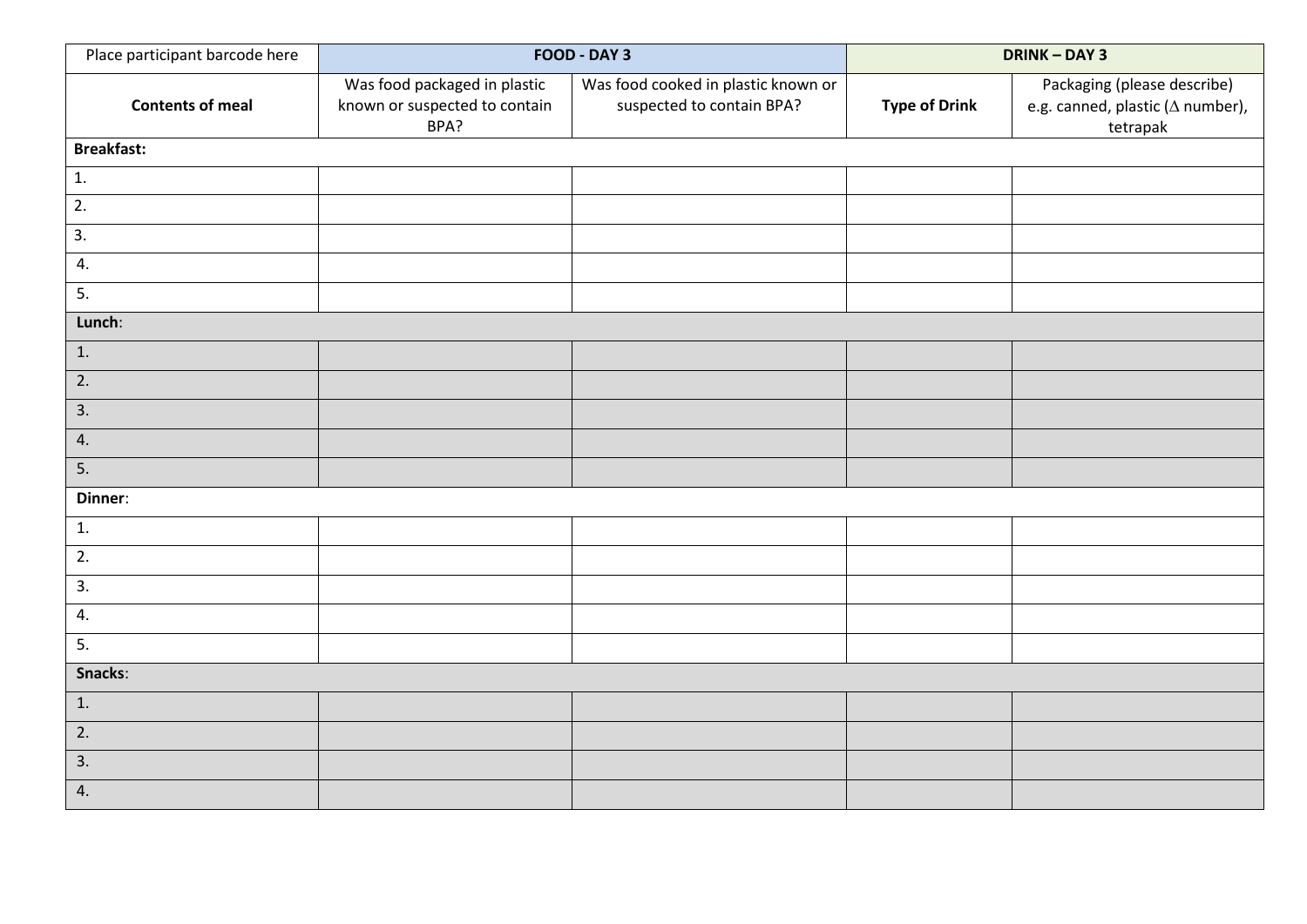| Place participant barcode here |                                                                       | FOOD - DAY 4                                                     | <b>DRINK-DAY 4</b>   |                                                                                     |  |  |
|--------------------------------|-----------------------------------------------------------------------|------------------------------------------------------------------|----------------------|-------------------------------------------------------------------------------------|--|--|
| <b>Contents of meal</b>        | Was food packaged in plastic<br>known or suspected to contain<br>BPA? | Was food cooked in plastic known or<br>suspected to contain BPA? | <b>Type of Drink</b> | Packaging (please describe)<br>e.g. canned, plastic ( $\Delta$ number),<br>tetrapak |  |  |
| <b>Breakfast:</b>              |                                                                       |                                                                  |                      |                                                                                     |  |  |
| $\mathbf{1}$ .                 |                                                                       |                                                                  |                      |                                                                                     |  |  |
| $\overline{2}$ .               |                                                                       |                                                                  |                      |                                                                                     |  |  |
| $\overline{3}$ .               |                                                                       |                                                                  |                      |                                                                                     |  |  |
| 4.                             |                                                                       |                                                                  |                      |                                                                                     |  |  |
| 5.                             |                                                                       |                                                                  |                      |                                                                                     |  |  |
| Lunch:                         |                                                                       |                                                                  |                      |                                                                                     |  |  |
| 1.                             |                                                                       |                                                                  |                      |                                                                                     |  |  |
| 2.                             |                                                                       |                                                                  |                      |                                                                                     |  |  |
| 3.                             |                                                                       |                                                                  |                      |                                                                                     |  |  |
| 4.                             |                                                                       |                                                                  |                      |                                                                                     |  |  |
| 5.                             |                                                                       |                                                                  |                      |                                                                                     |  |  |
| Dinner:                        |                                                                       |                                                                  |                      |                                                                                     |  |  |
| 1.                             |                                                                       |                                                                  |                      |                                                                                     |  |  |
| 2.                             |                                                                       |                                                                  |                      |                                                                                     |  |  |
| 3.                             |                                                                       |                                                                  |                      |                                                                                     |  |  |
| 4.                             |                                                                       |                                                                  |                      |                                                                                     |  |  |
| 5.                             |                                                                       |                                                                  |                      |                                                                                     |  |  |
| Snacks:                        |                                                                       |                                                                  |                      |                                                                                     |  |  |
| 1.                             |                                                                       |                                                                  |                      |                                                                                     |  |  |
| 2.                             |                                                                       |                                                                  |                      |                                                                                     |  |  |
| 3.                             |                                                                       |                                                                  |                      |                                                                                     |  |  |
| 4.                             |                                                                       |                                                                  |                      |                                                                                     |  |  |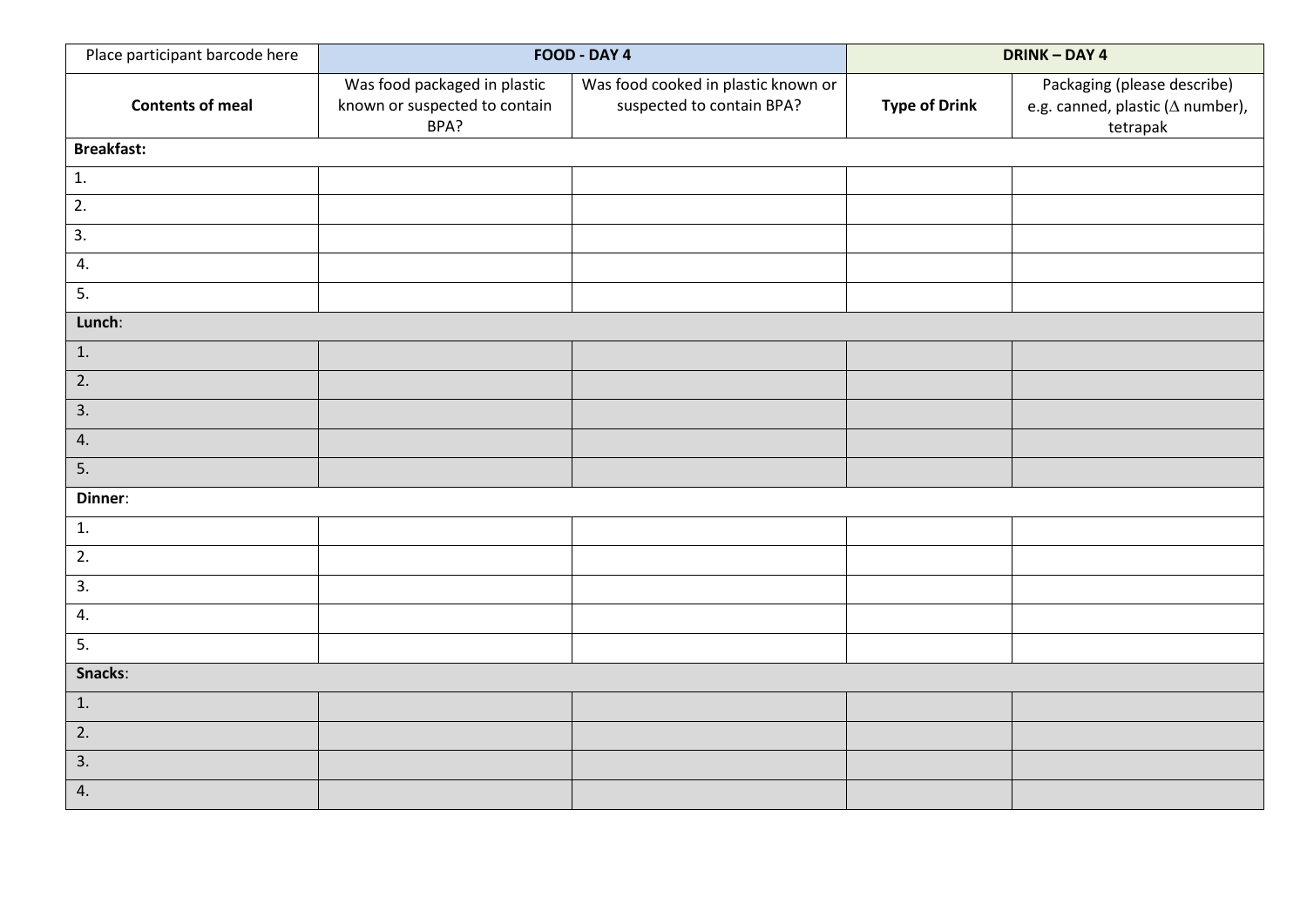| Place participant barcode here |                                                                       | FOOD - DAY 5                                                     | <b>DRINK-DAY 5</b>   |                                                                                     |  |
|--------------------------------|-----------------------------------------------------------------------|------------------------------------------------------------------|----------------------|-------------------------------------------------------------------------------------|--|
| <b>Contents of meal</b>        | Was food packaged in plastic<br>known or suspected to contain<br>BPA? | Was food cooked in plastic known or<br>suspected to contain BPA? | <b>Type of Drink</b> | Packaging (please describe)<br>e.g. canned, plastic ( $\Delta$ number),<br>tetrapak |  |
| <b>Breakfast:</b>              |                                                                       |                                                                  |                      |                                                                                     |  |
| 1.                             |                                                                       |                                                                  |                      |                                                                                     |  |
| $\overline{2}$ .               |                                                                       |                                                                  |                      |                                                                                     |  |
| $\overline{3}$ .               |                                                                       |                                                                  |                      |                                                                                     |  |
| 4.                             |                                                                       |                                                                  |                      |                                                                                     |  |
| 5.                             |                                                                       |                                                                  |                      |                                                                                     |  |
| Lunch:                         |                                                                       |                                                                  |                      |                                                                                     |  |
| $\boxed{1}$ .                  |                                                                       |                                                                  |                      |                                                                                     |  |
| $\overline{2}$ .               |                                                                       |                                                                  |                      |                                                                                     |  |
| 3.                             |                                                                       |                                                                  |                      |                                                                                     |  |
| 4.                             |                                                                       |                                                                  |                      |                                                                                     |  |
| 5.                             |                                                                       |                                                                  |                      |                                                                                     |  |
| Dinner:                        |                                                                       |                                                                  |                      |                                                                                     |  |
| 1.                             |                                                                       |                                                                  |                      |                                                                                     |  |
| 2.                             |                                                                       |                                                                  |                      |                                                                                     |  |
| 3.                             |                                                                       |                                                                  |                      |                                                                                     |  |
| 4.                             |                                                                       |                                                                  |                      |                                                                                     |  |
| 5.                             |                                                                       |                                                                  |                      |                                                                                     |  |
| Snacks:                        |                                                                       |                                                                  |                      |                                                                                     |  |
| 1.                             |                                                                       |                                                                  |                      |                                                                                     |  |
| 2.                             |                                                                       |                                                                  |                      |                                                                                     |  |
| 3.                             |                                                                       |                                                                  |                      |                                                                                     |  |
| 4.                             |                                                                       |                                                                  |                      |                                                                                     |  |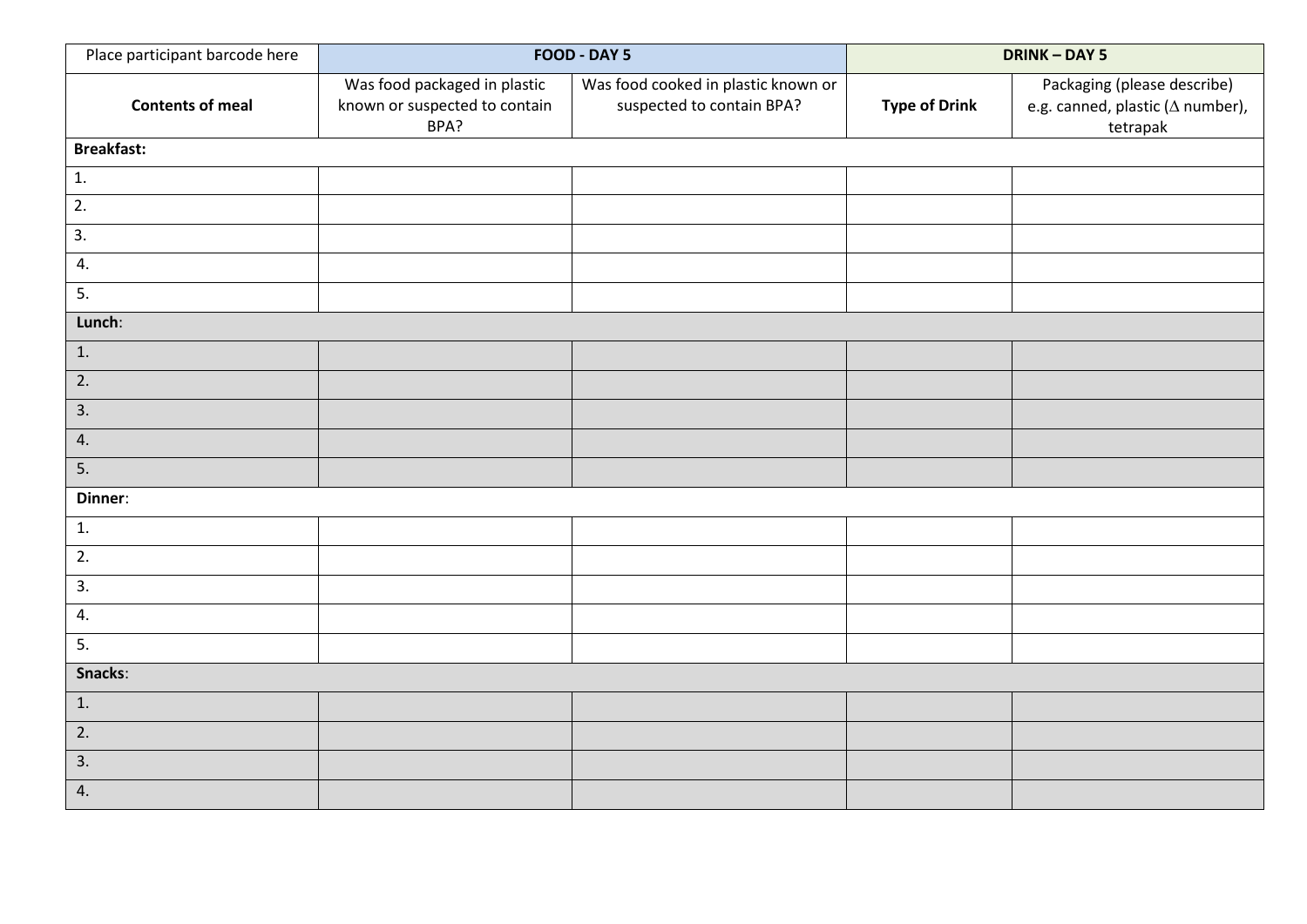| Place participant barcode here |                                                                       | FOOD - DAY 6                                                     | DRINK - DAY 6        |                                                                                     |  |
|--------------------------------|-----------------------------------------------------------------------|------------------------------------------------------------------|----------------------|-------------------------------------------------------------------------------------|--|
| <b>Contents of meal</b>        | Was food packaged in plastic<br>known or suspected to contain<br>BPA? | Was food cooked in plastic known or<br>suspected to contain BPA? | <b>Type of Drink</b> | Packaging (please describe)<br>e.g. canned, plastic ( $\Delta$ number),<br>tetrapak |  |
| <b>Breakfast:</b>              |                                                                       |                                                                  |                      |                                                                                     |  |
| 1.                             |                                                                       |                                                                  |                      |                                                                                     |  |
| $\overline{2}$ .               |                                                                       |                                                                  |                      |                                                                                     |  |
| $\overline{3}$ .               |                                                                       |                                                                  |                      |                                                                                     |  |
| 4.                             |                                                                       |                                                                  |                      |                                                                                     |  |
| 5.                             |                                                                       |                                                                  |                      |                                                                                     |  |
| Lunch:                         |                                                                       |                                                                  |                      |                                                                                     |  |
| $\boxed{1}$ .                  |                                                                       |                                                                  |                      |                                                                                     |  |
| $\overline{2}$ .               |                                                                       |                                                                  |                      |                                                                                     |  |
| 3.                             |                                                                       |                                                                  |                      |                                                                                     |  |
| 4.                             |                                                                       |                                                                  |                      |                                                                                     |  |
| 5.                             |                                                                       |                                                                  |                      |                                                                                     |  |
| Dinner:                        |                                                                       |                                                                  |                      |                                                                                     |  |
| 1.                             |                                                                       |                                                                  |                      |                                                                                     |  |
| 2.                             |                                                                       |                                                                  |                      |                                                                                     |  |
| 3.                             |                                                                       |                                                                  |                      |                                                                                     |  |
| 4.                             |                                                                       |                                                                  |                      |                                                                                     |  |
| 5.                             |                                                                       |                                                                  |                      |                                                                                     |  |
| Snacks:                        |                                                                       |                                                                  |                      |                                                                                     |  |
| 1.                             |                                                                       |                                                                  |                      |                                                                                     |  |
| 2.                             |                                                                       |                                                                  |                      |                                                                                     |  |
| 3.                             |                                                                       |                                                                  |                      |                                                                                     |  |
| 4.                             |                                                                       |                                                                  |                      |                                                                                     |  |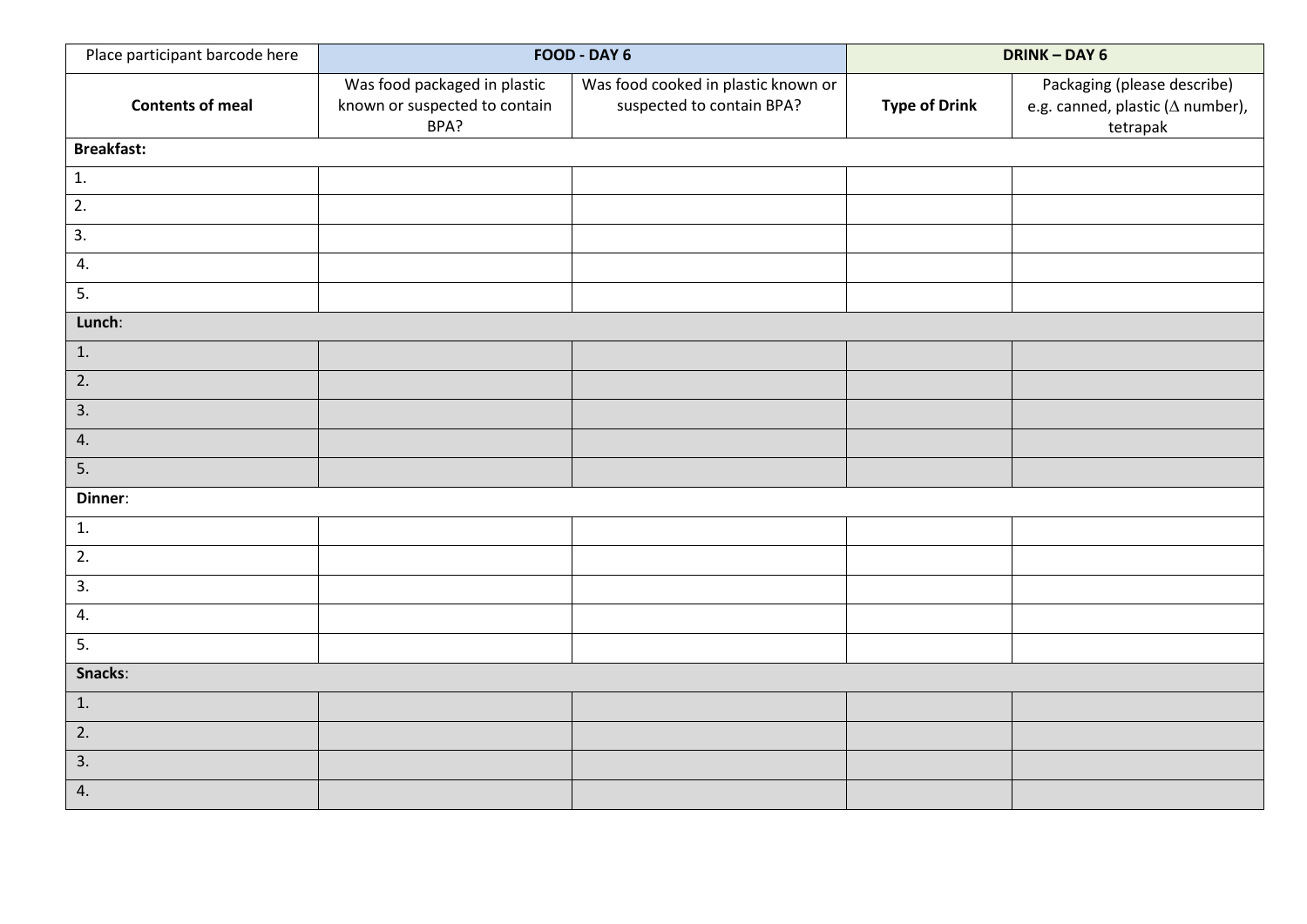| Place participant barcode here |                                                                       | FOOD - DAY 7                                                     | <b>DRINK-DAY 7</b>   |                                                                                     |  |
|--------------------------------|-----------------------------------------------------------------------|------------------------------------------------------------------|----------------------|-------------------------------------------------------------------------------------|--|
| <b>Contents of meal</b>        | Was food packaged in plastic<br>known or suspected to contain<br>BPA? | Was food cooked in plastic known or<br>suspected to contain BPA? | <b>Type of Drink</b> | Packaging (please describe)<br>e.g. canned, plastic ( $\Delta$ number),<br>tetrapak |  |
| <b>Breakfast:</b>              |                                                                       |                                                                  |                      |                                                                                     |  |
| 1.                             |                                                                       |                                                                  |                      |                                                                                     |  |
| $\overline{2}$ .               |                                                                       |                                                                  |                      |                                                                                     |  |
| $\overline{3}$ .               |                                                                       |                                                                  |                      |                                                                                     |  |
| 4.                             |                                                                       |                                                                  |                      |                                                                                     |  |
| 5.                             |                                                                       |                                                                  |                      |                                                                                     |  |
| Lunch:                         |                                                                       |                                                                  |                      |                                                                                     |  |
| $\boxed{1}$ .                  |                                                                       |                                                                  |                      |                                                                                     |  |
| $\overline{2}$ .               |                                                                       |                                                                  |                      |                                                                                     |  |
| 3.                             |                                                                       |                                                                  |                      |                                                                                     |  |
| 4.                             |                                                                       |                                                                  |                      |                                                                                     |  |
| 5.                             |                                                                       |                                                                  |                      |                                                                                     |  |
| Dinner:                        |                                                                       |                                                                  |                      |                                                                                     |  |
| 1.                             |                                                                       |                                                                  |                      |                                                                                     |  |
| 2.                             |                                                                       |                                                                  |                      |                                                                                     |  |
| 3.                             |                                                                       |                                                                  |                      |                                                                                     |  |
| 4.                             |                                                                       |                                                                  |                      |                                                                                     |  |
| 5.                             |                                                                       |                                                                  |                      |                                                                                     |  |
| Snacks:                        |                                                                       |                                                                  |                      |                                                                                     |  |
| 1.                             |                                                                       |                                                                  |                      |                                                                                     |  |
| 2.                             |                                                                       |                                                                  |                      |                                                                                     |  |
| 3.                             |                                                                       |                                                                  |                      |                                                                                     |  |
| 4.                             |                                                                       |                                                                  |                      |                                                                                     |  |